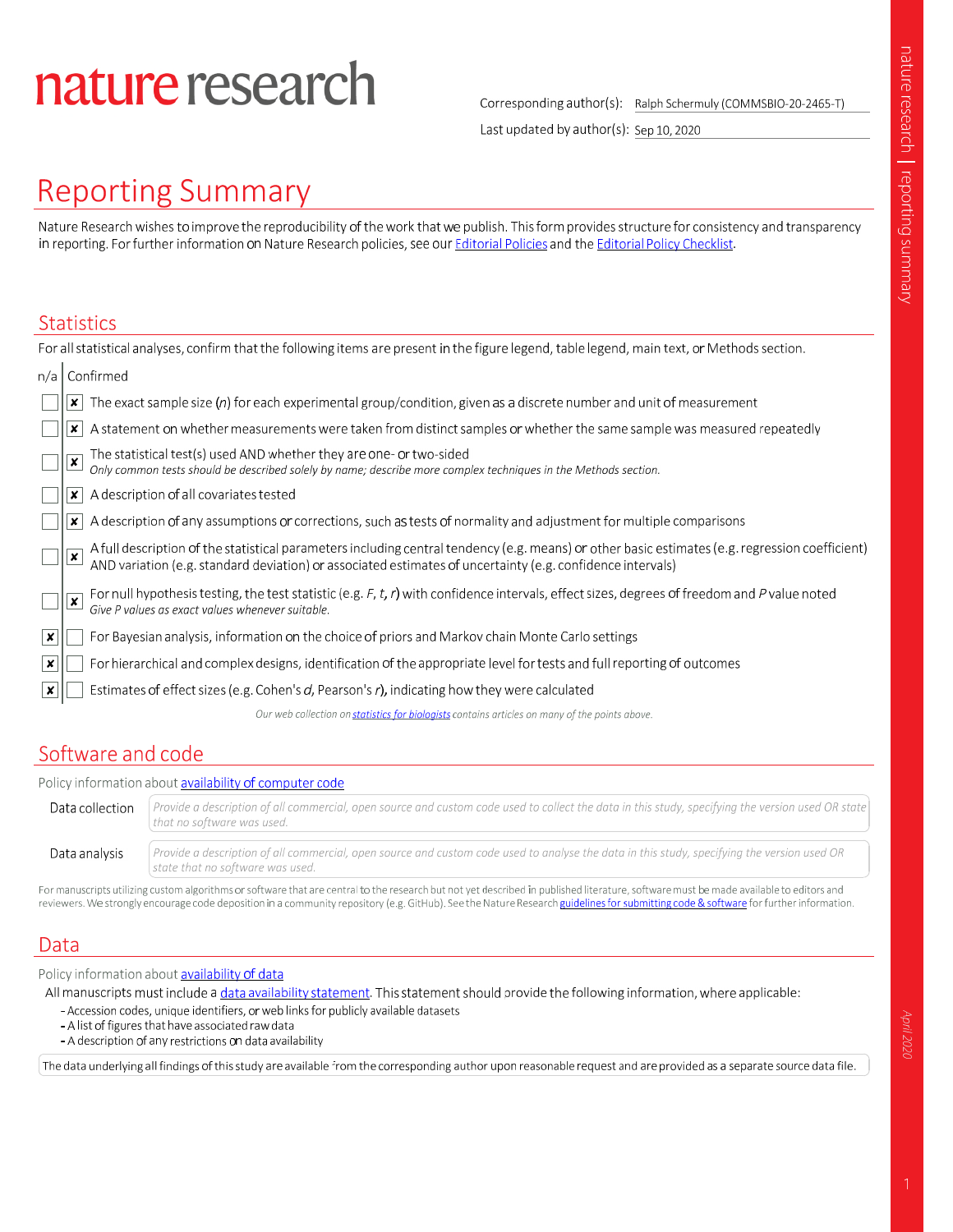### Field-specific reporting

Please select the one below that is the best fit for your research. If you are not sure, read the appropriate sections before making your selection.

 $\boxed{\textbf{x}}$  Life sciences  $\boxed{\phantom{a}}$  Behavioural & social sciences  $\boxed{\phantom{a}}$  Ecological, evolutionary & environmental sciences

For a reference copy of the document with all sections, see nature.com/documents/nr-reporting-summary-flat.pdf

### Life sciences study design

All studies must disclose on these points even when the disclosure is negative.

| Sample size     | Sample sizes were determined depending on the experimental settings and availability of the specimens. Due to limitations in the<br>availability and the amount of healthy and diseased human lung tissues and subsequently sections and isolated primary cells (hPASMCs,<br>hBOECs, hPAECs) lower numbers of biospecimens and cells are present. For in vivo experiments, we were restricted to certain sample sizes<br>due to our animal proposal. All of our findings were only reported to be conclusive and successful if statistical significance was obtained. All<br>numbers and the type of replicates (i.e. biological versus technical) can be found in the source data file. |
|-----------------|------------------------------------------------------------------------------------------------------------------------------------------------------------------------------------------------------------------------------------------------------------------------------------------------------------------------------------------------------------------------------------------------------------------------------------------------------------------------------------------------------------------------------------------------------------------------------------------------------------------------------------------------------------------------------------------|
| Data exclusions | Data points were excluded only in very few cases, if they could be identified as the outliers due to technical failures of experiments (indicated<br>in the source data file).                                                                                                                                                                                                                                                                                                                                                                                                                                                                                                           |
| Replication     | All our findings were clearly reproducible as indicated by using multiple biological as well as technical replicates and independently repeated<br>measurements.                                                                                                                                                                                                                                                                                                                                                                                                                                                                                                                         |
| Randomization   | For the in vivo study, diseased animals (MCT- or Su5416-injected) were randomly allocated into two groups i.e. placebo (MCT; Su/Hox) or<br>treatment (MCT + R428; Su/Hox + R428).                                                                                                                                                                                                                                                                                                                                                                                                                                                                                                        |
| Blinding        | In vitro studies were not performed in a blinded fashion due to the high risk of confusion in handling of the samples by different<br>experimenters. For the quantification of IF and IHC stainings, the investigator/s were blinded to ensure an unbiased interpretation of the<br>results                                                                                                                                                                                                                                                                                                                                                                                              |

### Reporting for specific materials, systems and methods

We require information from authors about some types of materials, experimental systems and methods used in many studies. Here, indicate whether each material, system or method listed is relevant to your study. If you are not sure if a list item applies to your research, read the appropriate section before selecting a response.

| Materials & experimental systems   | <b>Methods</b>               |  |
|------------------------------------|------------------------------|--|
| Involved in the study<br>n/a       | Involved in the study<br>n/a |  |
| Antibodies<br>×                    | ChIP-seg<br>×                |  |
| Eukaryotic cell lines<br>x         | ×<br>Flow cytometry          |  |
| Palaeontology and archaeology<br>× | MRI-based neuroimaging<br>×  |  |
| Animals and other organisms<br>×   |                              |  |
| Human research participants<br>×   |                              |  |
| Clinical data<br>×                 |                              |  |
| Dual use research of concern<br>×  |                              |  |

### Antibodies

| Antibodies used | Antibodies used for Western Blotting:                                          |
|-----------------|--------------------------------------------------------------------------------|
|                 | ActR-2a Santa Cruz Biotechnology, Dallas, US sc-515826                         |
|                 | ActR-2b Santa Cruz Biotechnology, Dallas, US sc-134245                         |
|                 | AXL (C89E7) Cell Signaling Technology, Inc., Danvers, US #8661S                |
|                 | BCL-2 (C-2) Santa Cruz Biotechnology, Dallas, US sc-7382                       |
|                 | BCL-2 (N-19) Santa Cruz Biotechnology, Dallas, US sc-492                       |
|                 | BMPR2 Abbexa Ltd, Cambridge, UK abx007889                                      |
|                 | BMPR2 (E-1) Santa Cruz Biotechnology, Dallas, US sc-393304                     |
|                 | BMPR2 BD Biosciences, Sna Jose, CA, US 612292                                  |
|                 | Caspase-3 Cell Signaling Technology, Inc., Danvers, US #9662S                  |
|                 | Cleaved Caspase-3 (Asp175) Cell Signaling Technology, Inc., Danvers, US #9661S |
|                 | Cyclin D1 (H-295) Santa Cruz Biotechnology, Dallas, US sc-753                  |
|                 | Gas6 R&D Systems, Minneapolis, US AF885                                        |
|                 | ID1 (B-8) Santa Cruz Biotechnology, Dallas, US sc-133104                       |
|                 |                                                                                |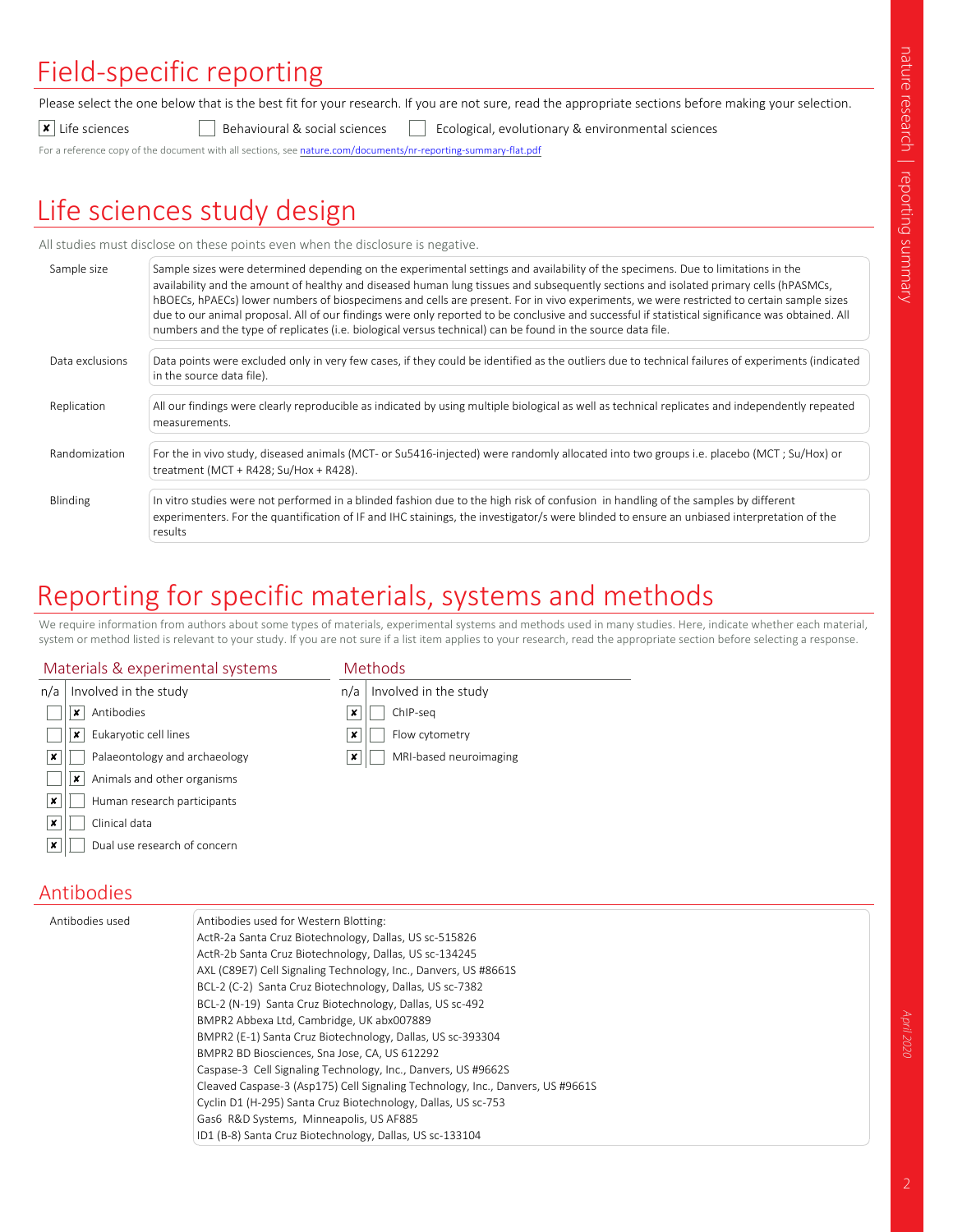NF#B p65 (F-6) Santa Cruz Biotechnology, Dallas, US sc-8008 Nitrotyrosine (1A6) Merck Millipore, Burlington, MA, US 06-284 p21 (F-5) Santa Cruz Biotechnology, Dallas, US sc-6246 p27 (F-8) Santa Cruz Biotechnology, Dalls, US sc-1641 p53 (1C12) Cell Signaling Technology, Inc., Danvers, US #2524S Pan-Actin Cell Signaling Technology, Inc., Danvers, US #4968S PD-L1 (CD274) Abbexa Ltd, Cambridge, UK abx001385 pAXL (Y779) R&D Systems, Minneapolis, US MAB6965 pSmad 1/5/9 Cell Signaling Technology, Inc., Danvers, US #13820S pSTAT3 (S727) Cell Signaling Technology, Inc., Danvers, US #9134S pNF#B p65 (S536) Santa Cruz Biotechnology, Dallas, US sc-136548 Smad 1/5/8 (N-18) Santa Cruz Biotechnology, Dallas, US sc-6031-R pSmad2 Cell Signalling Technology, Inc., Danvers, US #3108 pSmad3 Cell Signalling Technology, Inc., Danvers US #9520 Smad2/3 Cell Siganlling Technology, Inc., Danvers US #3102 Smad3 Cell Signalling Technology, Inc., Danvers US#9523 SOCS3 Cell Signaling Technology, Inc., Danvers, US #2923 STAT3 (79D7) Cell Signaling Technology, Inc., Danvers, US #4904S

Antibodies used for IF/IH: AXL (C89E7), Cell Signaling Technology, Inc., Danvers, US, #8661 AXL R&D Systems, Minneapolis, US, AF854 CD68 (clone ED1) , Bio-Rad Laboratories GmbH, Feldkirchen, Germany, MCA341GA Isolectin GS-IB4 (from Griffonia simplicifolia), Thermo Fisher Scientific, Waltham, US, I21411 PCNA, Cell Signaling Technology, Danvers, MA, US #2586 α-SMA, Sigma-Aldrich (now Merck), Darmstadt, Germany, A2547 vWF, Dako (now Agilent), Hamburg, Germany, A0082

Validation

All antibodies were carefully selected for the desired application and utilized according to the manufacturer´s instructions. Validation statements can be found on the suppliers website and related positive/negative controls were performed in parallel in our study. To establish IHC and IF stainings for Axl several antibodies from different companies have been tested (Cell Signalling, &D systems, BIOSS, Novus Biologicals).

In total, we tested multiple antibodies for all the proteins from the following companies: Abcam, Abbexa,Biorbyt, Bio-Rad Laboratories, Cell Signaling, DAKO, Merck Millipore, R&D systems, Santa Cruz Biotechnology, Sigma Aldrich and Thermo Fisher Scientific. In our study we used the best working ones giving a specific signal; those are listed above.

### Eukaryotic cell lines

| Policy information about cell lines                  |                                                                                                                                                                                                                                                                                                                                                                                                                                                       |  |  |  |  |
|------------------------------------------------------|-------------------------------------------------------------------------------------------------------------------------------------------------------------------------------------------------------------------------------------------------------------------------------------------------------------------------------------------------------------------------------------------------------------------------------------------------------|--|--|--|--|
| Cell line source(s)                                  | Only isolated primary cells were used which were provided from Lonza Ltd. (Basel, Switzerland) as well as from the UGMLC<br>Giessen Biobank. Primary arterial endothelial cells (hPAECs) were provided from PromoCell (Heidelberg, Germany), as well as<br>from Service de Pneumologie et Soins Intensifs Respiratoires (France)<br>- Human pulmonary arterial smooth muscle cells (hPASMCs)<br>- Human pulmonary arterial endothelial cells (hPAECs) |  |  |  |  |
| Authentication                                       | Cells obtained from Lonza Ltd. (Basel, Switzerland) were authenticated by the manufacturer. Cells provided by the UGMLC<br>Giessen Biobank were characterized by immunofluorescence staining positive for SMA<br>and negative for EC-specific vWF or Fibroblast-specific Vimentin.                                                                                                                                                                    |  |  |  |  |
| Mycoplasma contamination                             | All cells used for the experiments were tested for mycoplasma contamination by PCR prior to our studies.                                                                                                                                                                                                                                                                                                                                              |  |  |  |  |
| Commonly misidentified lines<br>(See ICLAC register) | Name any commonly misidentified cell lines used in the study and provide a rationale for their use.                                                                                                                                                                                                                                                                                                                                                   |  |  |  |  |

### Animals and other organisms

Policy information about studies involving animals; ARRIVE guidelines recommended for reporting animal research Laboratory animals Wild animals Field-collected samples MCT model: Sprague-Dawley rats, male, 300-350 g body weight Su/Hox model: Wistar-Kyoto rats, male, 300-350 g body weight Body weight was chosen as specific parameter for proper dose calculation and drug administration. No wild animals were used in this study. The study did not involve the samples collected from the field.